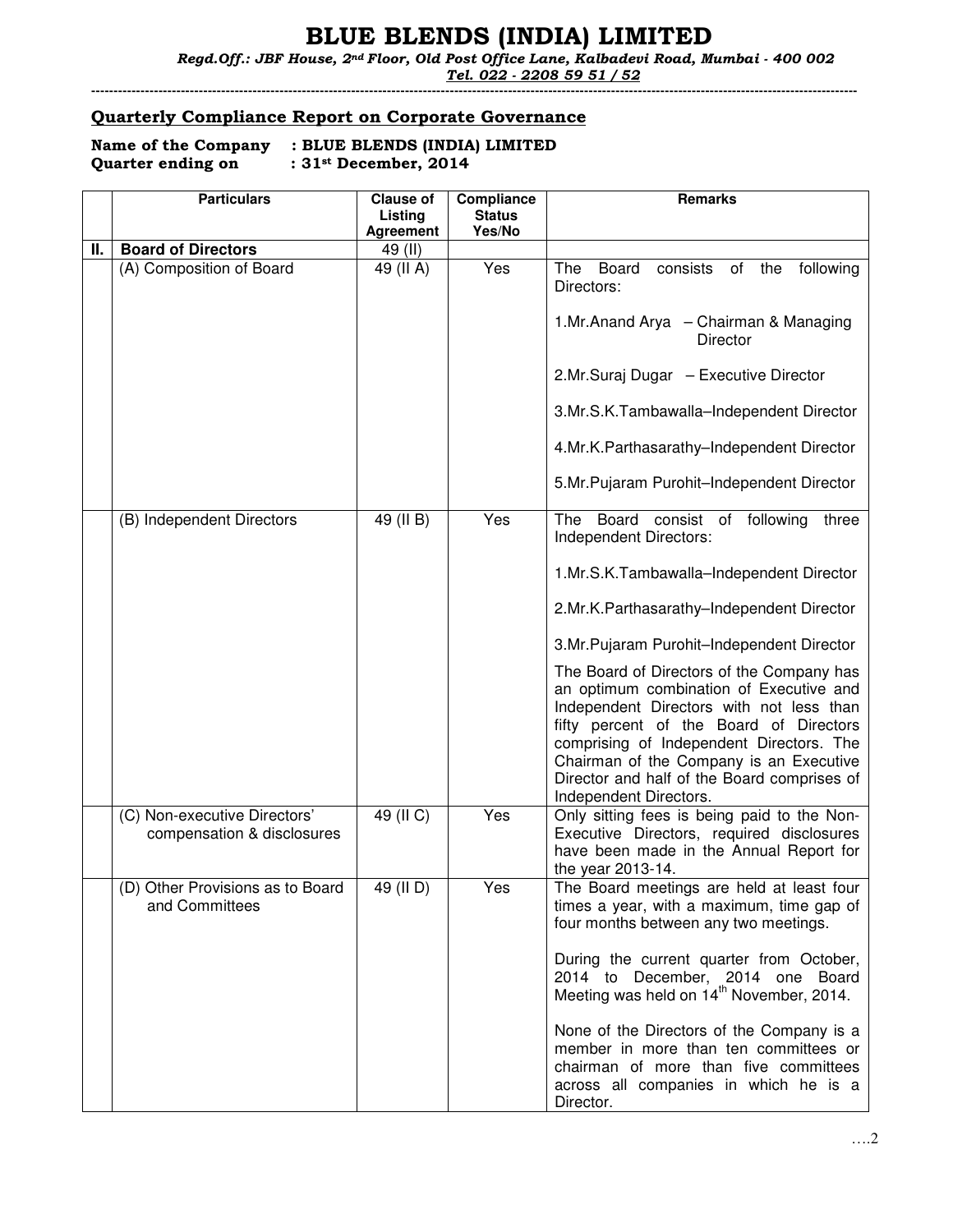# BLUE BLENDS (INDIA) LIMITED

Regd.Off.: JBF House, 2nd Floor, Old Post Office Lane, Kalbadevi Road, Mumbai - 400 002

Tel. 022 - 2208 59 51/52

---------------------------------------------------------------------------------------------------------------------------------------------------------------------------

: 2 :

|      | (E) Code of Conduct                                    | 49 (II E)  | Yes | The Board of Directors has laid down a<br>code of conduct for all board members and<br>senior management of the Company. All the<br>and<br>members<br>senior<br>management<br>personnel have affirmed compliance with<br>the code at the end of the year and the<br>annual report contains a declaration to this<br>effect signed by the CEO.                                                                                                                    |
|------|--------------------------------------------------------|------------|-----|------------------------------------------------------------------------------------------------------------------------------------------------------------------------------------------------------------------------------------------------------------------------------------------------------------------------------------------------------------------------------------------------------------------------------------------------------------------|
|      | (F) Whistle Blower Policy                              | 49 (II F)  | Yes | Complied in Annual Report of the Company<br>for the year ended 31 <sup>st</sup> March, 2014.                                                                                                                                                                                                                                                                                                                                                                     |
| III. | <b>Audit Committee</b>                                 | 49 (III)   |     |                                                                                                                                                                                                                                                                                                                                                                                                                                                                  |
|      | (A) Qualified & Independent<br><b>Audit Committee</b>  | 49 (III A) | Yes | All members of the Audit Committee are<br>financially literate and at least one member<br>accounting/related<br>financial<br>has<br>management expertise. The Chairman of<br>the Audit Committee is an Independent<br>Director.<br>Presently the Audit Committee consists of<br>the following:<br>Mr. S.K.Tambawalla - Chairman<br>1.<br>Mr. Suraj Dugar<br>$\overline{2}$<br>- Member<br>Mr. K Parthasarathy - Member<br>3<br>Mr. Pujaram Purohit - Member<br>4 |
|      | (B) Meeting of Audit Committee                         | 49 (III B) | Yes | The Audit Committee holds meetings at<br>least four times in a year and not more than<br>four months elapse between two meetings.<br>During the quarter from October, 2014 to<br>December, 2014 one meeting of the Audit<br>Committee was held on 14 <sup>th</sup> November,<br>2014.                                                                                                                                                                            |
|      | (C) Powers of Audit Committee                          | 49 (III C) | Yes | As per clause 49 (III C)                                                                                                                                                                                                                                                                                                                                                                                                                                         |
|      | (D) Role of Audit Committee                            | 49 (III D) | Yes | As per clause 49 (III D)                                                                                                                                                                                                                                                                                                                                                                                                                                         |
|      | (E) Review of Information by                           | 49 (III E) | Yes | As per clause 49 (III E)                                                                                                                                                                                                                                                                                                                                                                                                                                         |
|      | <b>Audit Committee</b>                                 |            |     |                                                                                                                                                                                                                                                                                                                                                                                                                                                                  |
| IV.  | <b>Nomination and Remuneration</b><br><b>Committee</b> | 49 (IV)    | Yes | The Remuneration Committee consists of<br>the following:<br>Mr. S.K. Tambawalla<br>- Chairman<br>Mr. K. Parthasarathy<br>Member<br>2.<br>$\overline{\phantom{0}}$<br>Mr. Pujaram Purohit<br>Member<br>З.<br>$\overline{\phantom{a}}$                                                                                                                                                                                                                             |
| V.   | <b>Subsidiary Companies</b>                            | 49 (V)     | Yes | One Independent Director on the board of<br>the holding company has been appointed<br>as Director on the board of the subsidiary<br>Company namely, Bindal Synthetics Private<br>Limited.                                                                                                                                                                                                                                                                        |
| VI.  | <b>Risk Management</b>                                 | 49 (VI)    | Yes |                                                                                                                                                                                                                                                                                                                                                                                                                                                                  |